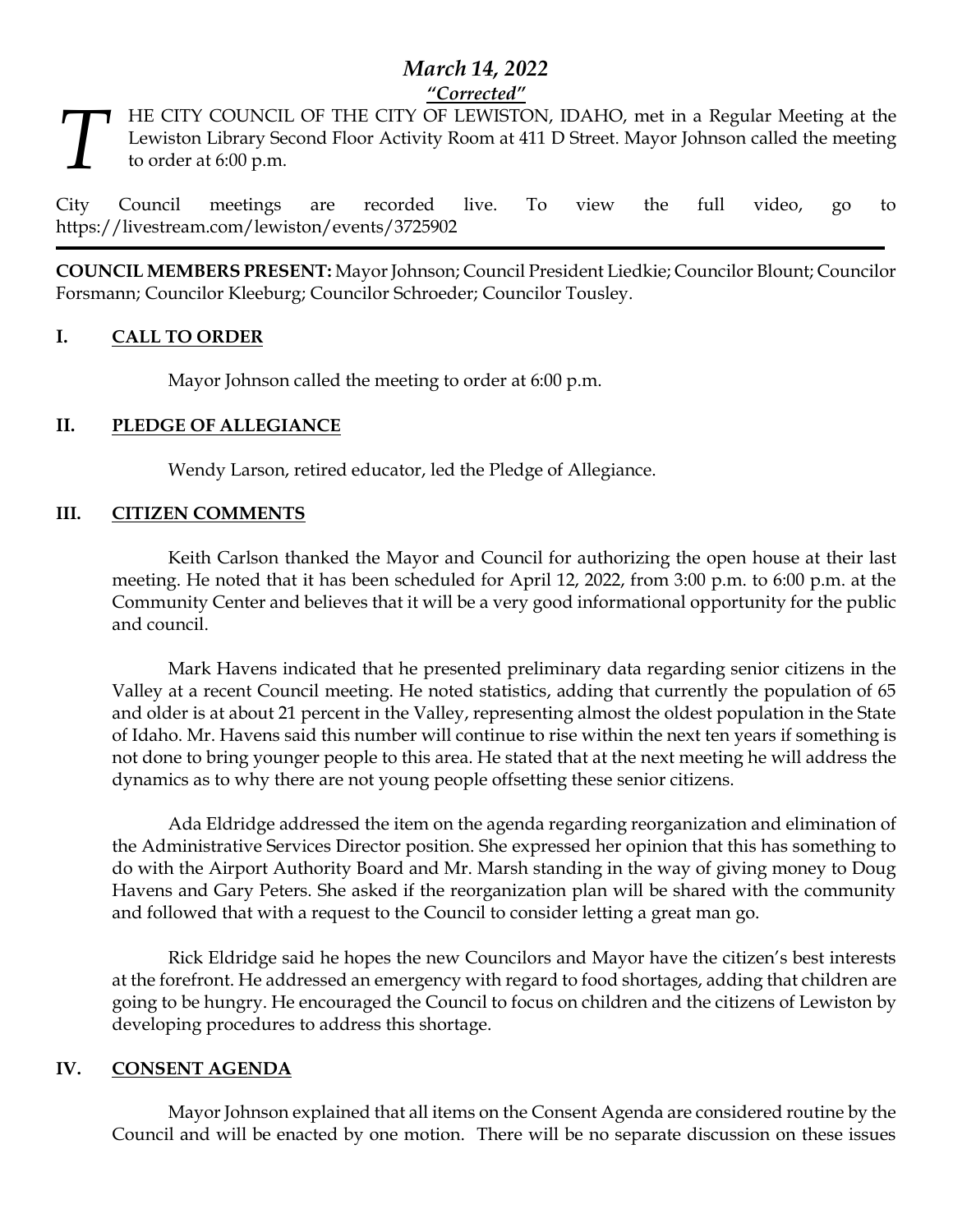unless a Councilor so requests, in which case the item will be removed from the Consent Agenda and considered on the Active Agenda under "Items Moved from the Consent Agenda".

Councilors Schroeder and Blount moved and seconded, respectively, adoption of the Consent Agenda. *ROLL CALL VOTE: VOTING AYE: Liedke; Blount; Forsmann; Kleeburg; Schroeder; Tousley. VOTING NAY: None.* 

- *A. LEWISTON CITY COUNCIL MEETING MINUTES: 02/23/22 Chapter 2 Subcommittee; 02/28/22 Special Audit; 02/28/22 Regular; 03/02/22 Chapter 2 Subcommittee*
- *B. ADVISORY BOARD AND COMMISSION MEETING MINUTES*: *02/03/22 and 02/17/22 Historic Preservation Commission; 02/09/22 Planning & Zoning Commission*
- *C. VOUCHER'S PAYABLE: Considering approval of the Vouchers Payable dated 02/18/22 through 03/03/22 - \$2,057,281.97*

## **V. ACTIVE AGENDA**

*A. CONSIDERATION OF EMPLOYMENT SEPARATION AND RELEASE AGREEMENT*: *Due to the City's reorganization plans, considering an Employment Separation and Release Agreement between the City of Lewiston and Dan Marsh, expressing the City's sincere gratitude for Mr. Marsh's 25 years of dedicated service to the City* 

Public Information Officer Maurer read into the record the attached press release thanking Dan Marsh for his 25 years of outstanding service to the City of Lewiston.

Dan Marsh thanked the Mayor, Councilors, citizens, teammates and his family, noting that he has appreciated the many kind words. Though this was not what he expected for his last 15 months of his career with the City, life is full of twist and turns and this is one of those. He expressed concern for his team having to pick up the responsibility of the position. Mr. Marsh commended his fellow directors, saying they are the ones who make a difference for the citizens of Lewiston. He noted that he admires the new councilors and has been impressed with the amount of research they have done. Mr. Marsh addressed the work to date at Community Park, adding that this will be Lewiston's legacy for years to come. He said he believes he will be leaving the City in a much better financial situation than when he began with approximately 130 days, or \$12.5 million, of cash on hand. Money has been set aside for Community Park and the city will be able to cash flow a new fire station in 2 years. Mr. Marsh said it has been a pleasure to get to know and work with many City Managers and Mayors during his tenure. He thanked his family for coming this evening.

Councilor Schroeder congratulated Mr. Marsh on 25 years of service to the City, emphasizing that he has done a phenomenal job. She added that Mr. Marsh will certainly be leaving the city in much better shape than he found it, attributing it to a job well done.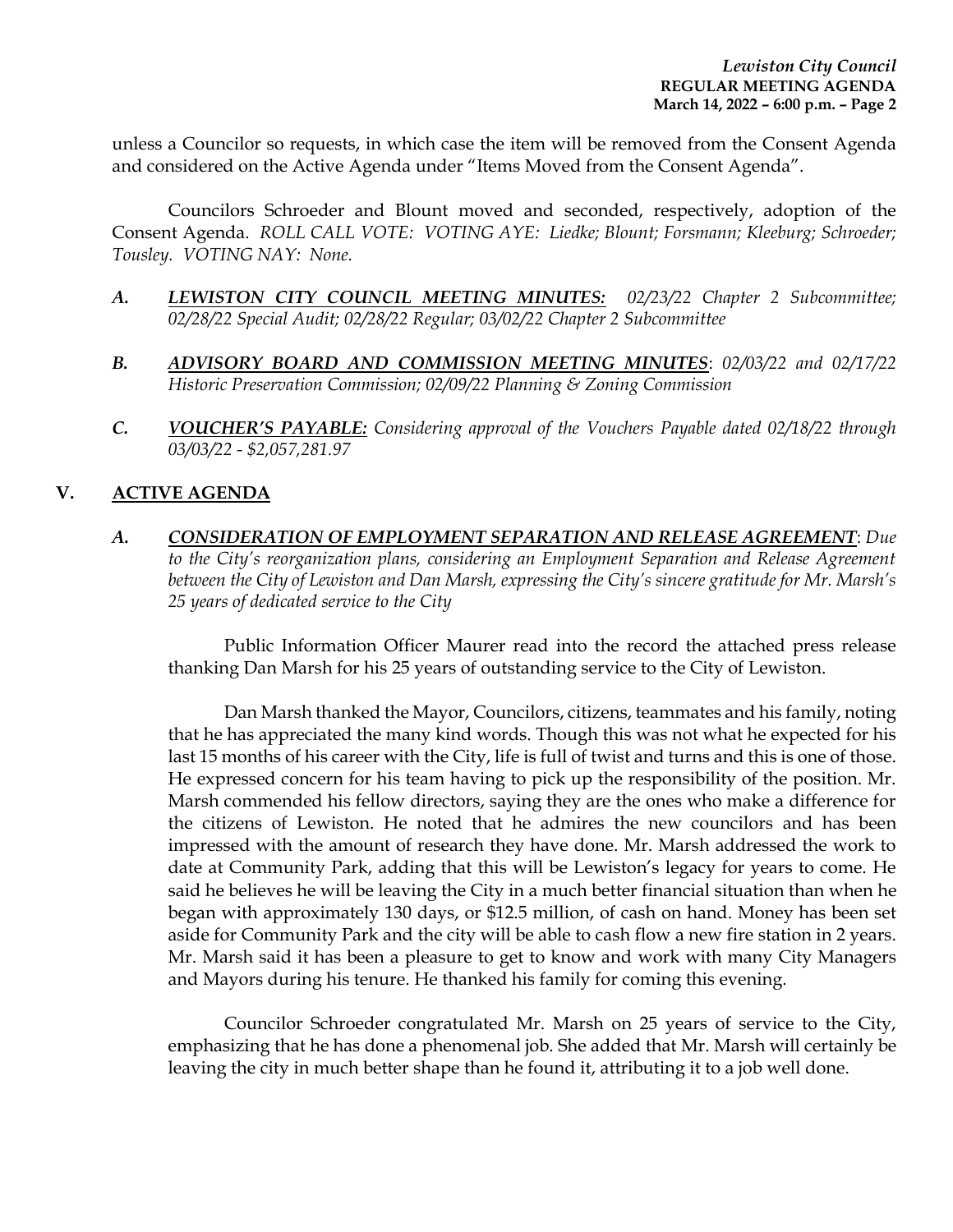Expressing her congratulations, Councilor Forsmann said she has appreciated all the meetings she has had with Mr. Marsh who has helped her to learn the processes.

Councilor Liedkie moved to approve the Employment Separation and Release Agreement between the City of Lewiston and Dan Marsh. Councilor Kleeburg provided the second.

Councilor Liedkie noted that change is never easy; however, with Dan's leadership, she believes his staff will be able to move forward with all of the things they have learned from him. She encouraged him to look back on his tenure with pride and know that this Council and future Councils will look to what Mr. Marsh has accomplished.

Councilor Tousley said there are many positive role models in the community, with Mr. Marsh being one of them. He said that he felt Dan was a friend from the first time he met him. Councilor Tousley offered him congratulations and wished him well.

Councilor Blount thanked Mr. Marsh for his 25 years of service and wished him enjoyment in his early retirement.

Mayor Johnson stated that Mr. Marsh is a good person and he thanked him for his service. He added that he and Dan will be friends well into the future.

The motion on the floor unanimously. *ROLL CALL VOTE: VOTING AYE: Liedkie; Blount; Forsmann; Kleeburg; Schroeder; Tousley. VOTING NAY: None.* 

*B. AXON/EVIDENCE.COM CONTRACT*: *Considering a five-year contract between the City and Axon for Police Department body cameras, car cameras, tasers and interview room cameras* 

Councilor Tousley asked for clarification on the payment plan outlined within the contract. Mr. Birdsell explained that not all of the equipment will be available when the first payment is due. Therefore, the remainder of the payments within the five-year payment plan are higher.

Councilor Tousley moved to approve the five-year contract between the City and Axon for Police Department body cameras, car cameras, tasers and interview room cameras. The motion was seconded by Councilor Liedkie. *ROLL CALL VOTE: VOTING AYE: Liedkie; Blount; Forsmann; Kleeburg; Schroeder; Tousley. VOTING NAY: None.* 

#### *C. RESOLUTION 2022-09*: *Considering the destruction of certain Lewiston Police Department Records*

It was moved and seconded by Councilors Schroeder and Blount, respectively, to approve Resolution 2022-09. *ROLL CALL VOTE: VOTING AYE: Liedkie; Blount; Forsmann; Kleeburg; Schroeder; Tousley. VOTING NAY: None.*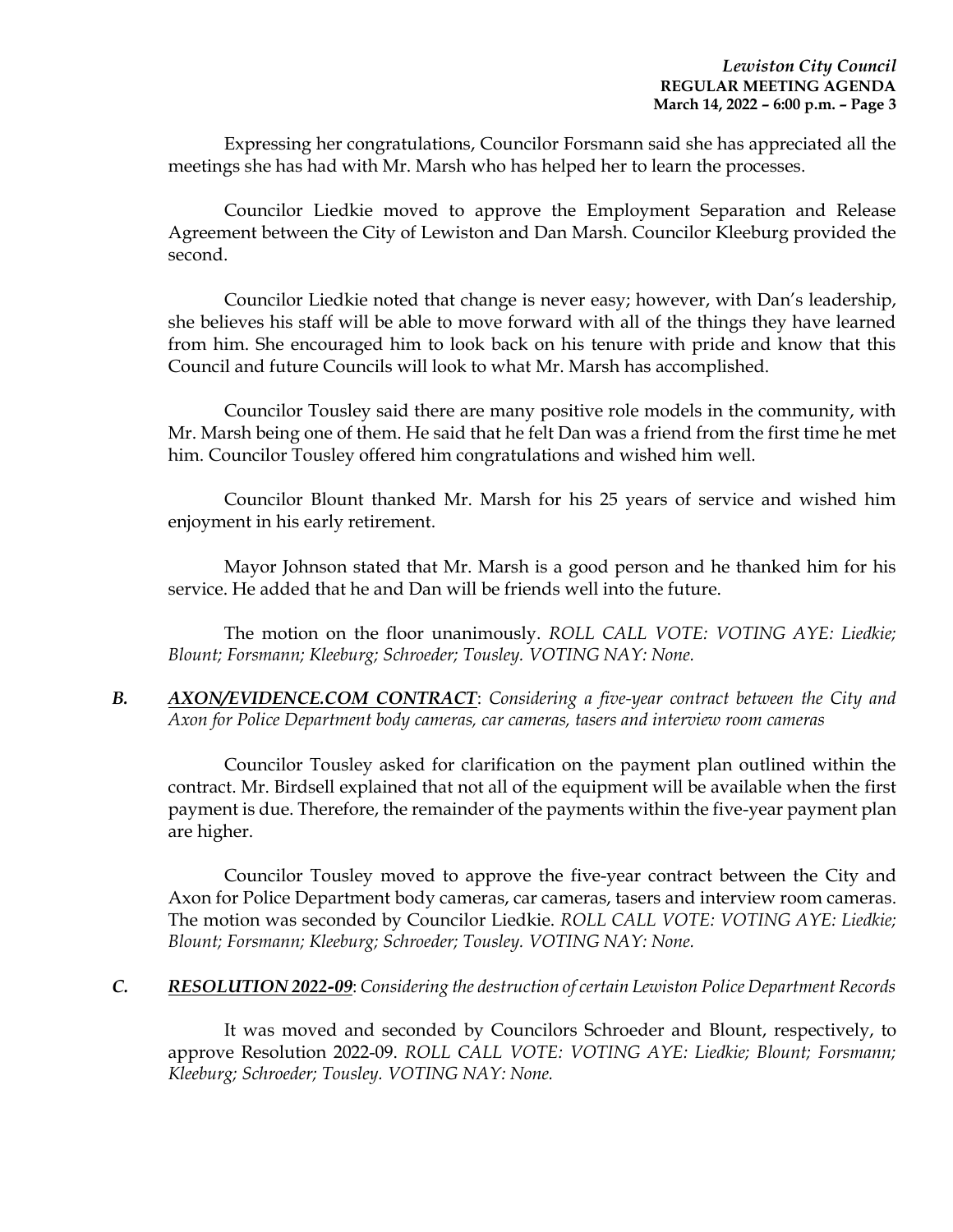## *D. RESOLUTION 2022-07: Considering declaring the City of Lewiston's intent to donate real property owned by the City to Nez Perce County*

Mayor Johnson explained that Resolution 2022-07 addresses the potential donation of real property in front of City Hall to Nez Perce County without monetary consideration; provided, however, that the County agrees to a restrictive covenant to run with the land limiting any building on the property to one story; a written agreement between the County and City wherein the County promises to reserve for City employee parking a certain number of parking spaces; and a written agreement promising to donate 1239 Idaho Street to the City when they no longer wish to utilize the parcel.

Councilor Liedke moved to approve Resolution 2022-07. Councilor Tousley seconded the motion.

Councilor Liedkie said she has been following this for a long time and believes this is the right move on the part of the city in an effort to collaborate with the County. She commended the Mayor and staff for developing the Resolution and thanked the Commissioners for keeping downtown viable through this build. Not only will it help commerce, but also the appeal of the downtown area.

Councilor Kleeburg stated he has always envisioned a small piece of green space with a couple of picnic tables across from City Hall for people that might be waiting for family and friends while they are in court or to have lunch. He stated he believes there is a big enough area to accommodate both the needs of the courthouse while providing a green space area.

Councilor Blount expressed his belief that by not charging the County for the land, the City would be walking away empty handed. He said he thinks the County should be charged fair market value for the parcel. Councilor Forsmann said her concern with charging Nez Perce County is that the costs would be passed along to the taxpayers.

Blount offered a motion to table Resolution 2022-07 for further review before making a final decision. The motion was seconded by Councilor Kleeburg. The motion failed 2 to 4. *ROLL CALL VOTE: VOTING AYE: Blount; Kleeburg. VOTING NAY: Liedkie; Forsmann; Schroeder; Tousley.* 

Mayor Johnson noted that the County Commissioners provided a letter of intent on March 9<sup>th</sup> that outlines what they are willing to provide.

The main motion carried 4 to 2. *ROLL CALL VOTE: VOTING AYE: Liedkie; Forsmann; Schroeder; Tousley. VOTING NAY: Blount; Kleeburg.*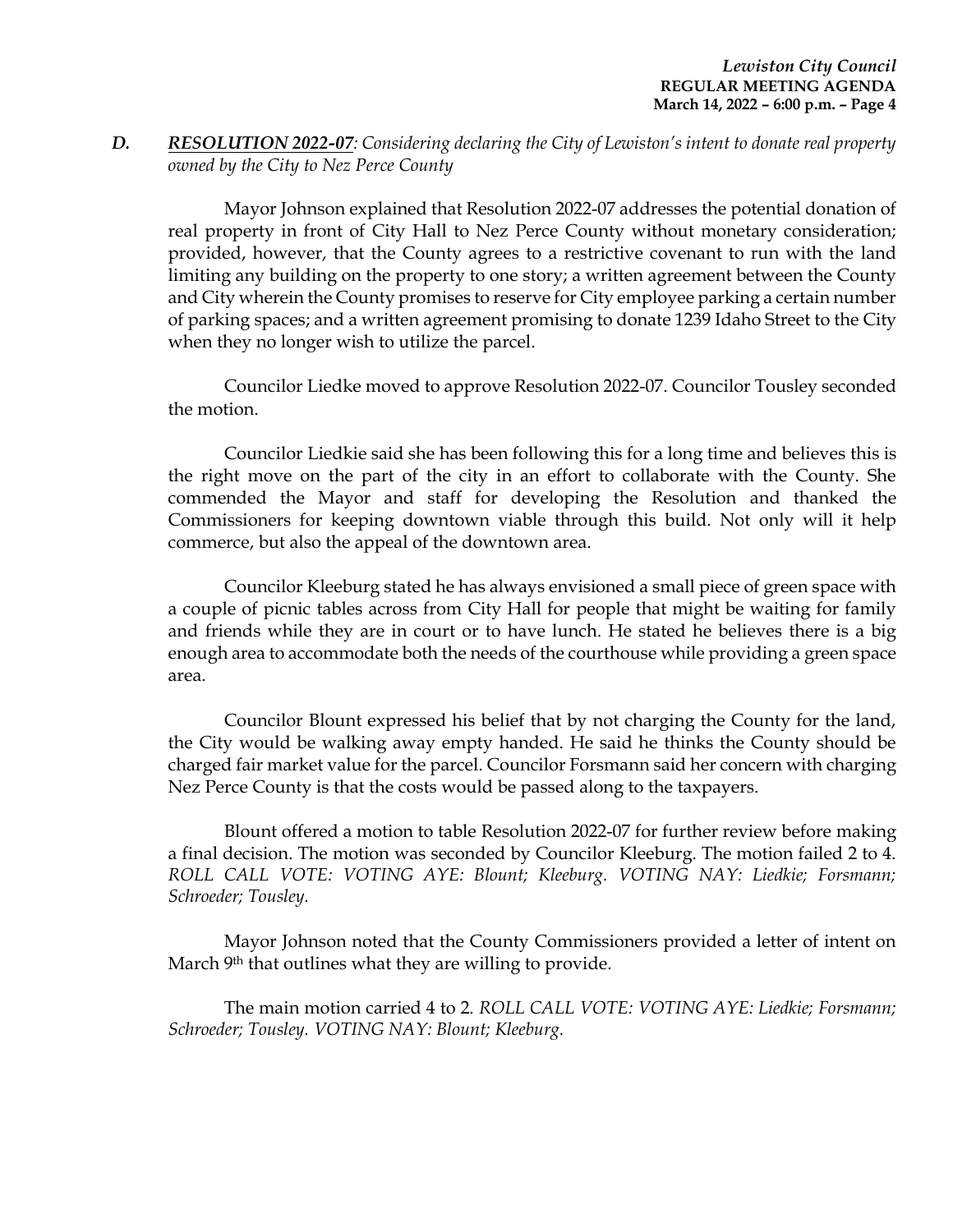*E. PRELIMINARY PLAT – BONNALIE ADDITION Considering the approval of the subdivision of approximately 6.47 acres located near the easterly end of Country Club Court into two lots, including the creation of a private street to serve the two proposed residential lots* 

Public Works Director Johnson explained that the majority of the proposed development is located within the R-2 Zone and all development of the proposed lots would be subject to the conditions of that zone. A small portion of the south-westerly edge of the subdivision is located in the F-2 Zone, but no portions of the subdivision in that zone are suitable for development of residential structures. The owner is currently in the process of developing a residence at the location indicated on proposed Lot 1. The applicant's ownership includes property which provides 22 feet of frontage on Country Club Court. Per the requirements of the Zoning Code relating to street access, the current frontage is only sufficient for one residence unless the access road is designated as a private street in conformance with Section 37-123.2(4). The Zoning Ordinance does allow access to development lots via private streets, when the private street has been approved by the City Council through a subdivision plat. Approval of the subject plat will be contingent upon approval of the private street, as access for a second lot cannot be achieved otherwise. Should the use of a private street be authorized, the final alignment and design of the private street will need to conform to the requirements of the Lewiston Fire Department relating to fire apparatus access roads. The use and maintenance of the private street shall be shared by the two lots, and no additional residential lots shall be allowed to be accessed by the approved private street. Due to the distance of the proposed residences from the City sewer main, and the size of the proposed lots, the use of septic system(s) has been approved. The proposed residences will also be required to install fire sprinkler systems for fire protection.

It was moved and seconded by Councilors Schroeder and Kleeburg, respectively, to approve the Bonnalie Addition Preliminary Plat, including the creation of a private street to service the two proposed residential lots. The motion carried 6 to 0.

*F. IRREVOCABLE CONSENT TO ANNEXATION AND UTILITY SERVICE AGREEMENT*: *Considering approval of an agreement between the City and Greco Land Development LLC*

Community Development Director Von Tersch reported that staff has been working on this project for a very long time and is extremely happy the landowner has finally signed the agreement. Mr. Greco will have to abide by the improvements outlined in the agreement, and the property can then be annexed into the City before home construction begins.

Councilor Kleeburg asked what this agreement means for the first phase of the project that is fronting 23rd Street. Ms. Von Tersch replied that though Phase III will be annexed, it would be very disruptive to the property owners fronting 23<sup>rd</sup> Street due to the way the septic systems were situated. Staff has not moved forward with this as it would be up to the Council to direct otherwise. Mr. Kleeburg noted that this will create an island, and mentioned the Skinner property located between the High School and Community Park that has not yet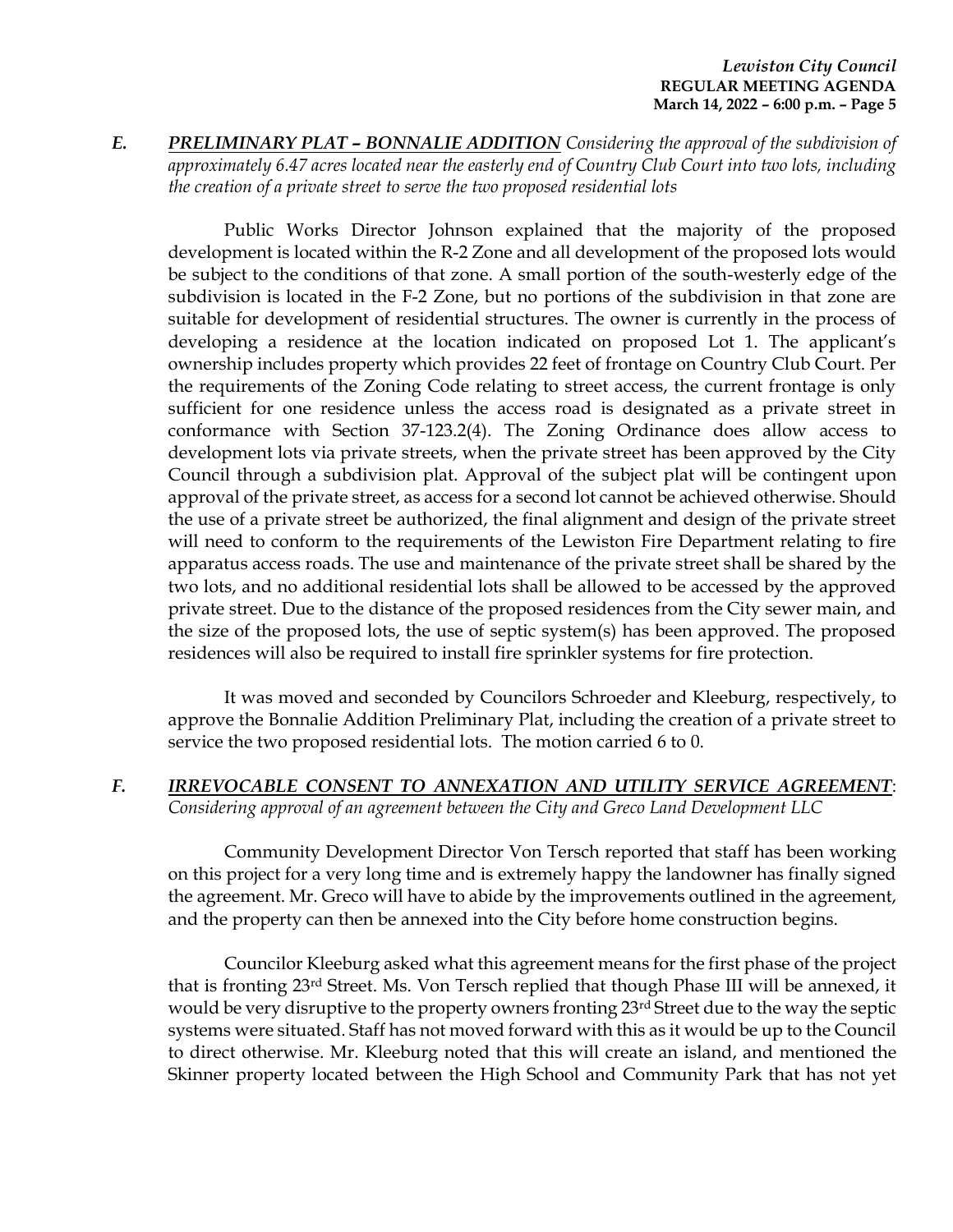been annexed. Ms. Von Tersch said it is her recommendation that this property come into the city so they will have municipal service as Community Park develops.

In response to a question raised by Councilor Tousley, Community Development Director Von Tersch explained that property owners outside of the city limits are charged 50 percent more for equity buy-in and maintenance charges than City residents.

A motion was made by Councilor Schroeder to approve the Irrevocable Consent to Annexation and Utility Service Agreement between the City of Lewiston and Greco Land Development LLC. A second was provided by Councilor Kleeburg. *ROLL CALL VOTE: VOTING AYE: Liedkie; Blount; Forsmann; Kleeburg; Schroeder; Tousley. VOTING NAY: None.* 

### *G. RESOLUTION 2022-12*: *Considering adoption of a revised Personnel Policy*

Human Resources Director Province explained that the Personnel Policy was updated following Council discussion and direction at a recent Work Session.

It was moved and seconded by Councilors Liedke and Schroeder, respectively, to approve Resolution 2022-12. *ROLL CALL VOTE: VOTING AYE: Liedkie; Blount; Forsmann; Kleeburg; Schroeder; Tousley. VOTING NAY: None.* 

## *H. ORDINANCES*

## *1. SECOND AND THIRD READINGS*

*a. Ordinance 4839*: *Amending Sections 37-41.6 and 37-41A.6 of the Lewiston City Code related to minimum lot width in the Normal Hill North (NHN) Zone and Normal Hill South (NHS) Zone*

Councilors Liedkie and Schroeder offered a motion and second to combine the second and third readings and to waive the third reading in full of Ordinance 4839. The motion carried 6 to 0.

Councilor Liedkie then moved to approve the second and third readings of Ordinance 4839 by title only. The motion was seconded by Councilor Schroeder and carried 6 to 0.

ORDINANCE 4839: "AN ORDINANCE OF THE CITY OF LEWISTON AMENDING SECTIONS 37-41.6 AND 37-41A.6 OF THE LEWISTON CITY CODE RELATED TO MINIMUM LOT WIDTH IN THE NORMAL HILL NORTH (NHN) ZONE AND NORMAL HILL SOUTH (NHS) ZONE; AND PROVIDING AN EFFECTIVE DATE"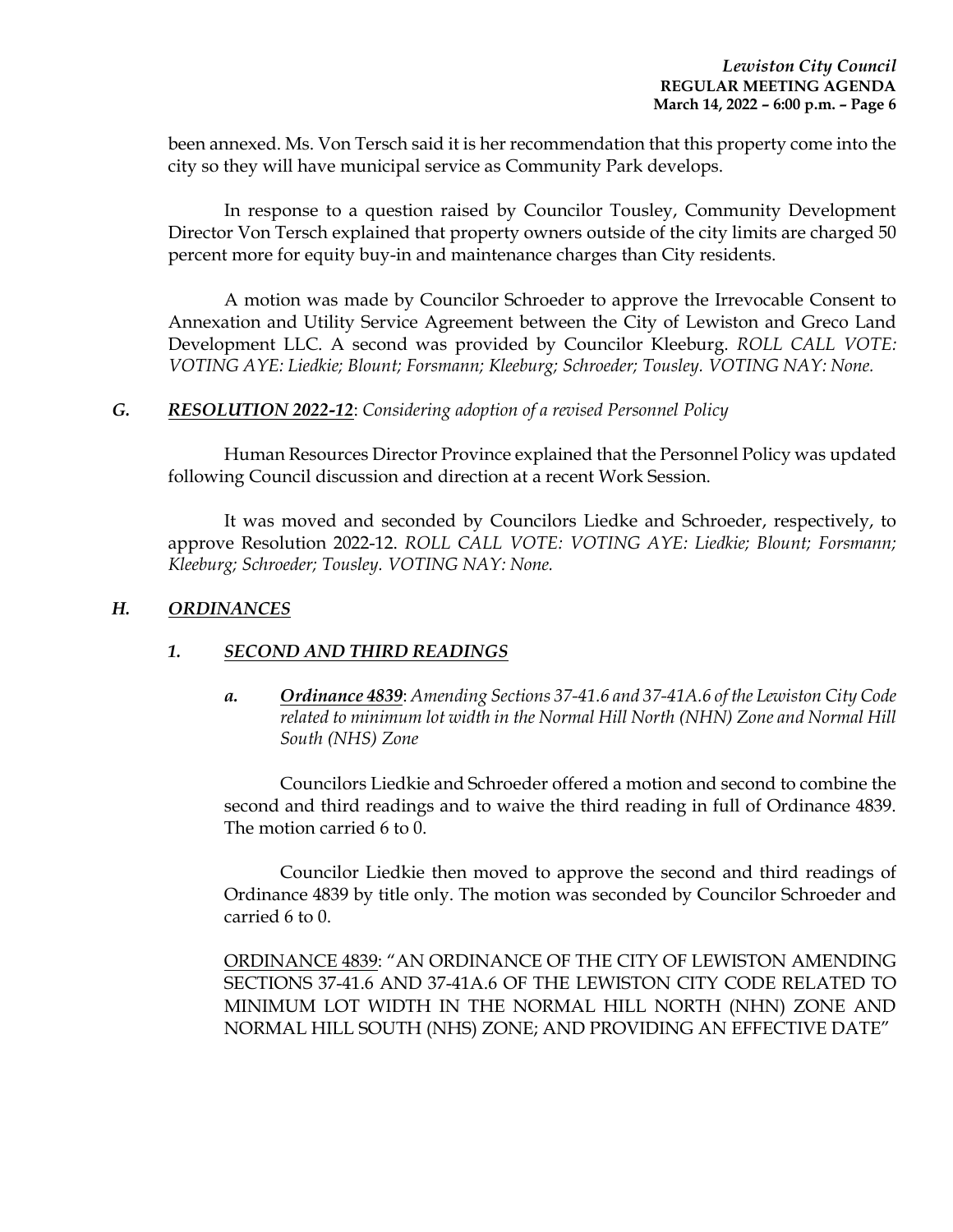#### *2. ADOPTION AND APPROVAL OF ORDINANCE SUMMARY*

#### *a. Ordinance 4839*

A motion was offered by Councilor Liedke and seconded by Councilor Schroeder to adopt Ordinance 4839 and its Ordinance Summary. *ROLL CALL VOTE: VOTING AYE: Liedkie; Blount; Forsmann; Kleeburg; Schroeder; Tousley. VOTING NAY: None.* 

## *I. ITEMS MOVED FROM THE CONSENT AGENDA*

None.

### **VI. UNFINISHED AND NEW BUSINESS**

### *A. CITY COUNCILOR COMMENTS*

Councilor Liedkie encouraged citizens to get involved, noting that there are public meetings happening all the time. She said that if anyone has a concern, they are welcome to ask questions.

Councilor Forsmann noted that the agendas on the City website require a download if accessed from an individual's phone. She asked that this be reviewed in an effort to make the process easier.

Councilor Tousley indicated that he ran his campaign for Council with the idea of increasing transparency in government. He said he apologizes to City employees as he has realized that everything is transparent if a person is willing to look for it or make a phone call. He encouraged everyone to begin at the source and not to rely on hearsay.

Councilor Kleeburg addressed comments made during Citizen's Comments regarding him not listening to the citizens. He said that he has dedicated four years to the Planning and Zoning Commission and is currently serving his 13 year on the City Council as both a Mayor and Councilor. The Council is here to listen. He encouraged citizens to get involved in their community as this is what helps to make Lewiston great.

Councilor Kleeburg expressed his appreciation to P1FCU for donating between \$70,000 and \$80,000 for new Astroturf at Hereth Park. He noted that this zero maintenance product will serve as a model during Community Park development.

#### *B. CITY BOARDS AND COMMISSION LIAISON UPDATES*

Councilor Schroeder said that she serves as the liaison to the Historic Preservation Commission. She noted that it is again time to submit nominations for Orchid Awards where